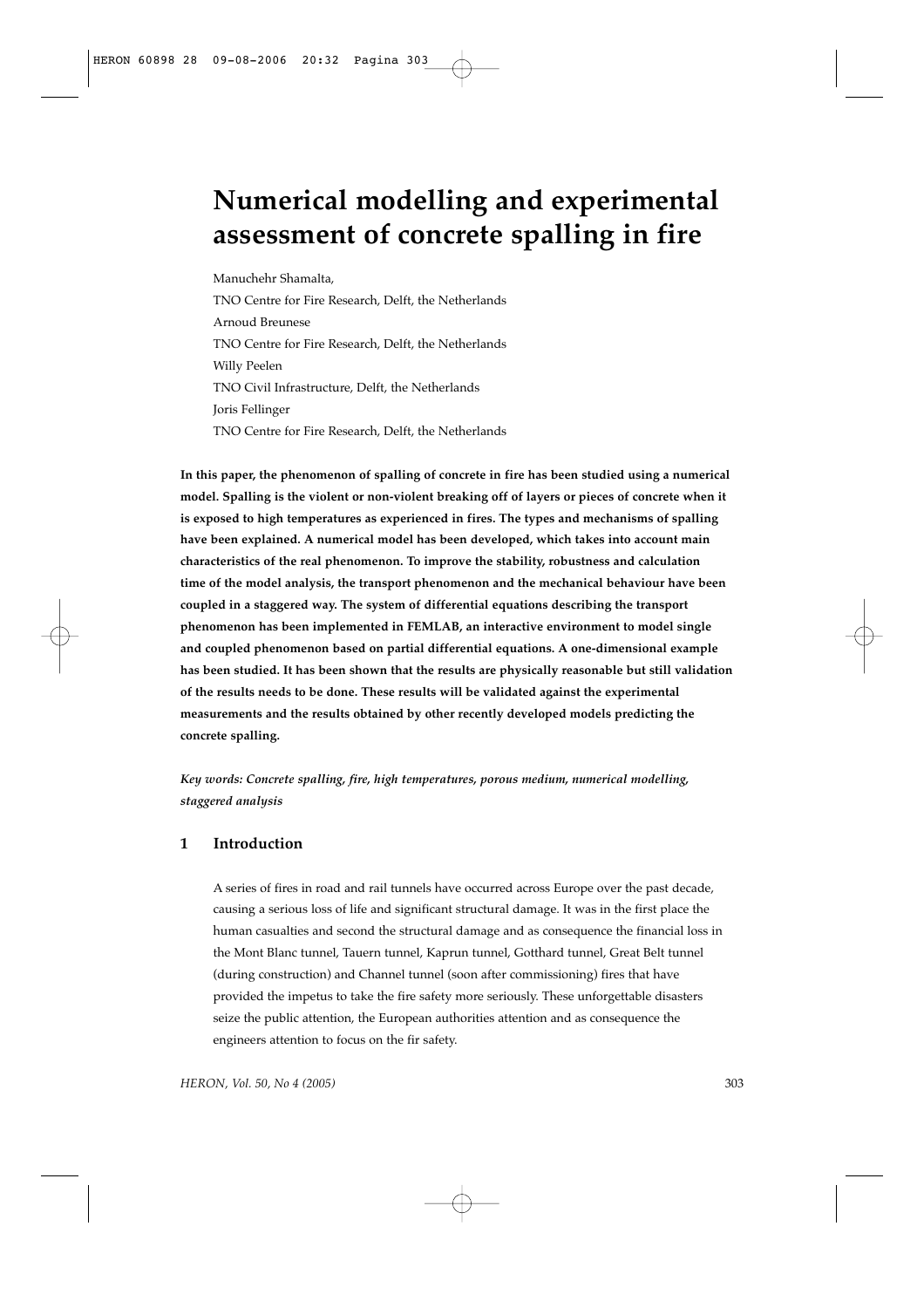As far as the fire safety is concerned the main structure shouldn't collapse until both rescue workers and users are safe. To this end it is important to know about the behaviour of the construction exposed to fire. The use of incombustible materials does not guarantee the safety of a structure. Steel, for instance, quickly loses its strength when heated and its yield strength decreases significantly as it absorbs heat, endangering the stability of the structure. Also reinforced concrete is not immune to fire. Concrete is the most widely used construction material on earth and has proved to be very durable under most conditions. Despite the fact that concrete has the advantages of durability in comparison to other construction materials, massiveness and in-combustibility related to fire safety, it can also undergo serious damages under fire conditions. Concrete may spall under elevated temperatures, exposing the steel reinforcement and weakening structural members.

Spalling of concrete is currently a hot issue in civil engineering and it is indicated as the major cause for non-recoverable damage in structures subjected to fire. Figure 1 shows the construction damage that occurred due to the fire inside the Channel tunnel. The concrete was completely destroyed and vanished leaving only the bare steel reinforcement which lost it's strength and bent down in the intense heat. This fire caused huge finance damage but fortunately no lives were lost.



*Figure 1. Fire damage in Channel tunnel*

Spalling of concrete is the violent or non-violent breaking off of layers or pieces of concrete from the surface of a structural element when it is exposed to high temperatures as expected in fires. Spalling of concrete has serious consequences. Loss of section (i.e. reduction of the cross-sectional area of the concrete so that it is no longer able to sustain the stresses) and loss of protection to steel reinforcement (reinforcement reaching excessive temperatures) lead to a decrease of the structural load bearing capacity and ultimately failure.

In this paper, a model is employed to describe the phenomenon of spalling of concrete due to high temperatures. The concrete is modelled as a three-phase porous medium with constituents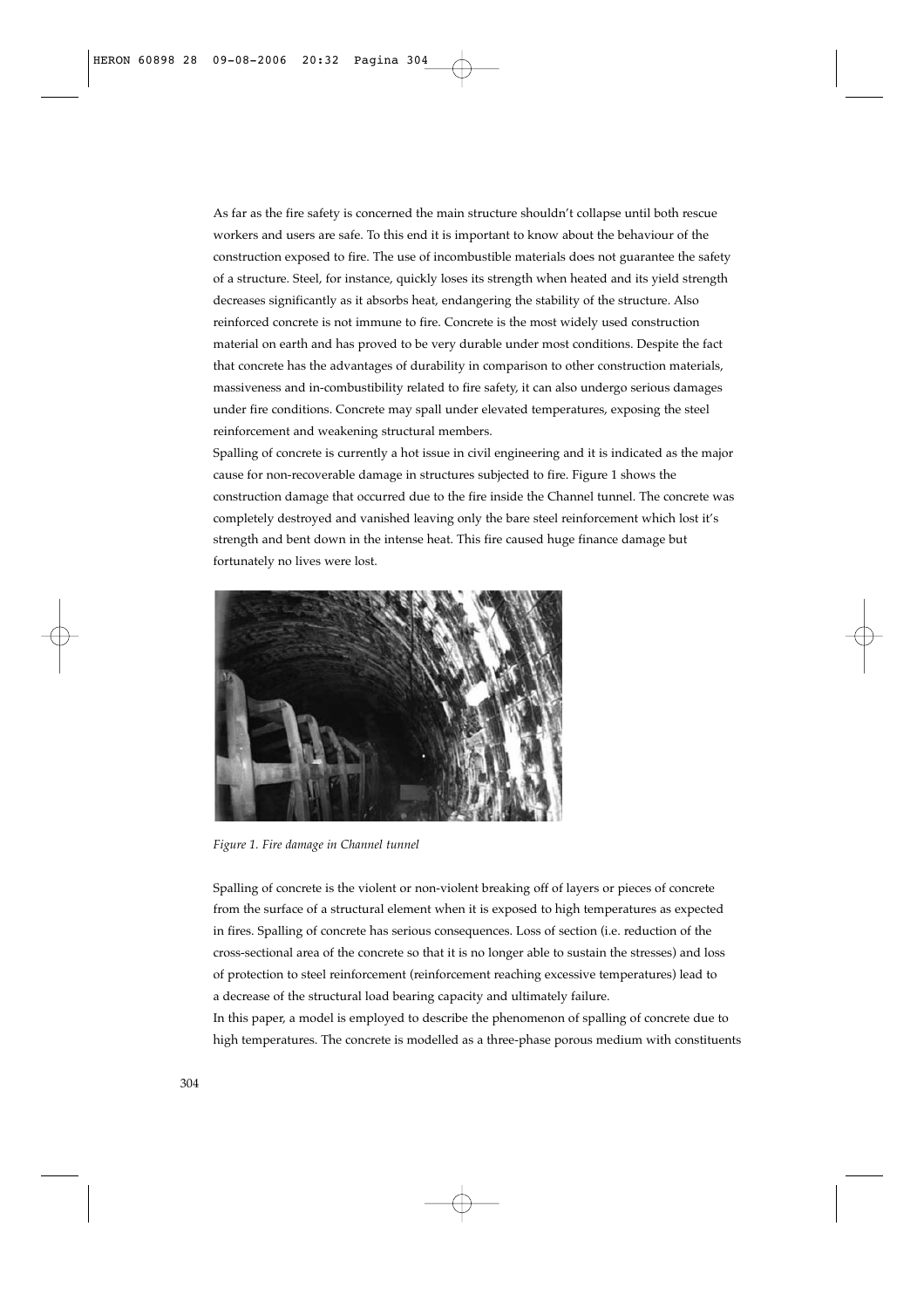in the solid phase (solid matrix and chemically bound water), the liquid phase (capillary or free water and physically adsorbed water) and the gas phase (dry air and water vapour). This model also takes into account the phase changes of water.

The governing differential equations describing the equilibrium of the flow of mass, energy and momentum have been obtained based on the mixture theory by fully integration of the energy and mass conservation equations. Four primary state variables, i.e. gas pressure  $p_{g}$ , capillary pressure  $p_c$ , temperature *T* and displacement vector of the solid matrix **u**, were chosen to describe the state of concrete at high temperatures. After introducing the constitutive relationships and the thermodynamic state relationship a system of differential equation of four coupled partially differential equations was found. Three of them  $(p_g, p_c \text{ and } T)$  describe the transport phenomenon and the fourth one (**u**) describes the mechanical behaviour of the system. This paper describes the fully coupled system. However, for the implementation of the model, the transport phenomenon and the mechanical behaviour are coupled in a staggered way. It means that the effect of the transport parameters on the mechanical behaviour is considered but the influence of the mechanical behaviour on the transport phenomena is assumed to be negligible. Staggered analysis of this system has several advantages. First of all the analysis will be more stabile and robust. Second, the calculation time will be decreased by choosing different discretisations in time and space to calculate the transport parameters than that to calculate the displacements.

The differential equations describing the transport phenomenon was solved using the computer programme FEMLAB. A one-dimensional example was studied. In the frame of this example the temperature and pressures were calculated inside an concrete wall exposed to fire at one side. The results were plotted for different saturation degrees of the concrete. Next development within the framework of this project is to validate these results. The validation will be done firstly using experimental results and secondly by comparison with the results obtained by another recently developed numerical model [3] describing the phenomenon spalling of concrete.

# **2 Mechanisms which lead to spalling**

Spalling can be grouped into five categories violent spalling, sloughing-off, corner spalling, explosive spalling and post-cooling spalling [1].

Many material (e.g. aggregate type), geometric (e.g. section shape and size), productional (e.g. casting process) and environmental (e.g. heating rate) factors have been identified from experiments as influencing spalling of concrete in fire. The main factors influencing spalling are the heating rate, permeability of the material, initial pore saturation level and the level of external applied load. High strength concrete is more likely to explosively spall than normal strength concrete despite its higher tensile strength. This is because of the lower ductility and the greater pore pressures that build up during heating owing to the material's lower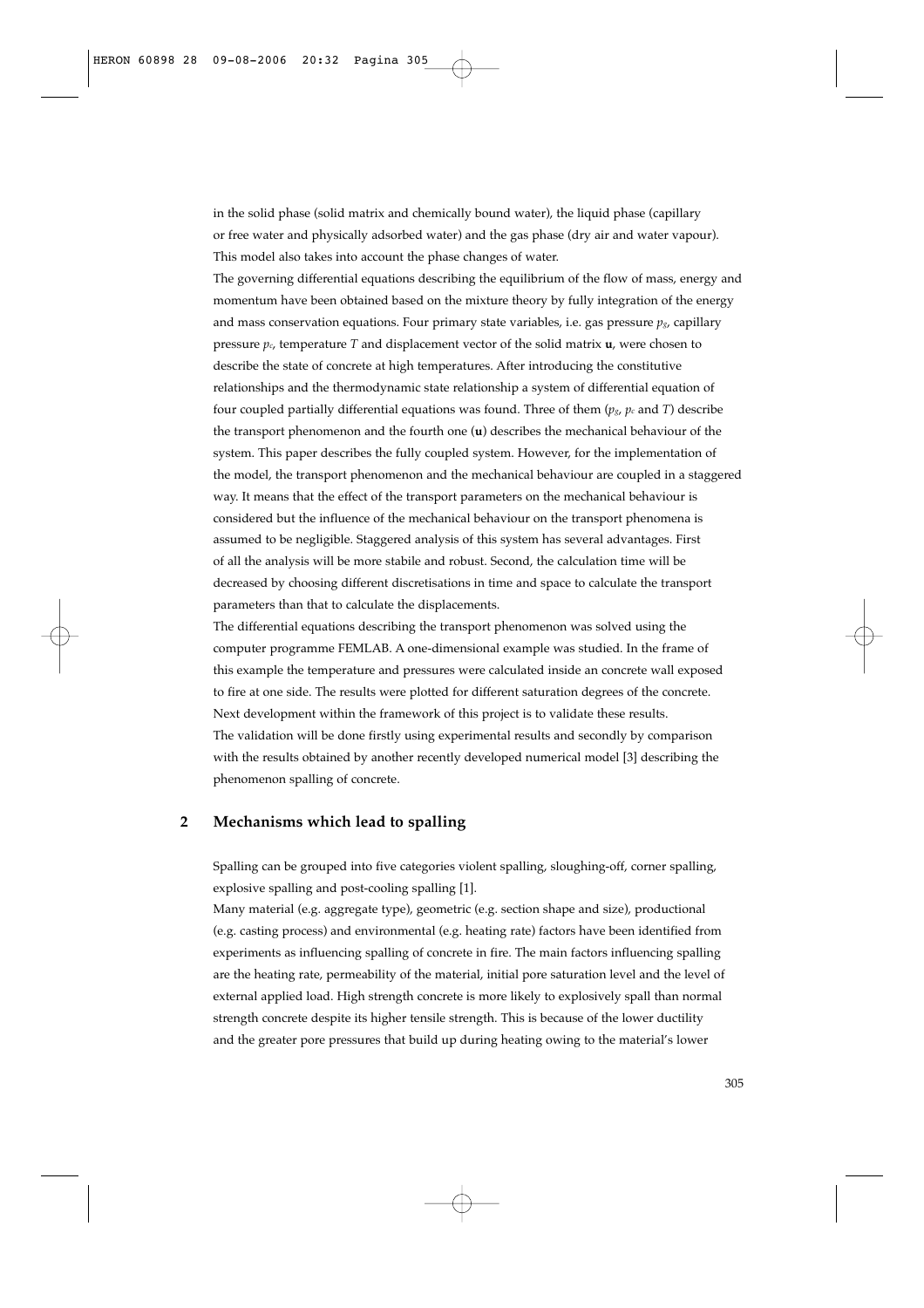permeability. Other factors such as the cross sectional size and shape, heating profile, concrete age, aggregate size and type, the presence of cracking and reinforcement also play a role. Each kind of concrete spalling is caused by a specific combination of physical or chemical mechanisms. These are as follows:

- Pore pressure rises due to expanding and evaporating water at elevated temperatures;
- Compression of the heated surface due to a thermal gradient in the cross section;
- Internal cracking due to difference in thermal expansion between aggregate and cement paste;
- Cracking due to difference in thermal expansion/deformation between concrete and reinforcement bars;
- Strength loss due to chemical transitions during heating.

Violent spalling which is separation of small or large pieces of concrete from the cross section, is caused by pore pressure, thermal gradients and internal cracking. Sloughing-off spalling is caused by strength loss due to internal cracking and chemical deterioration of the cement paste. Corner spalling is caused by cracks due to the different thermal deformation of concrete and reinforcement bar at the corner of concrete. Explosive spalling is the result of the combination of the pore pressure and thermal gradients in the cross-section. Post-cooling spalling occurs after the fire is over and caused by internal cracking due to different thermal expansion of aggregate and loss of strength due to chemical transitions.

## **3 Numerical approach**

#### *3.1 General overview*

To study the phenomenon concrete spalling in fire a fully coupled multi-phase hydro-t hermal-mechanical model is considered, which takes into account the main characteristics of this problem. Within this model the concrete is considered to be a three phase porous medium based on mixture theory or averaging theory. This theory offers possibilities for a better understanding of the microscopic situation and its relation to the macroscopic level. The three considered phases within this model are solid phase, liquid phase and gas phase. The solid phase consists of solid matrix and chemically bound water. The liquid phase consists of capillary or free water and physically adsorbed water. Physically adsorbed water is present in the hole range of water contents of the medium, while, the capillary or free water appears when water content exceeds the so-called solid saturation point *Sssp* [6]. The gas phase is a mixture of dry air and water vapour.

Transitions that take place between the three abovementioned phases can be physical or chemical in nature and are thermodynamically not fully reversible. In cement based concrete these phase changes are dehydration/hydration of chemically bound water, evaporation/condensation of free water and desorption/adsorption of physically adsorbed water. Other phase changes such as the decarbonation/carbonation and  $\alpha$ - $\beta$  inversion/  $\beta$ - $\alpha$  inversion ( $\alpha$ - $\beta$  transformation of quartz at 573 °C) were not incorporated within this model.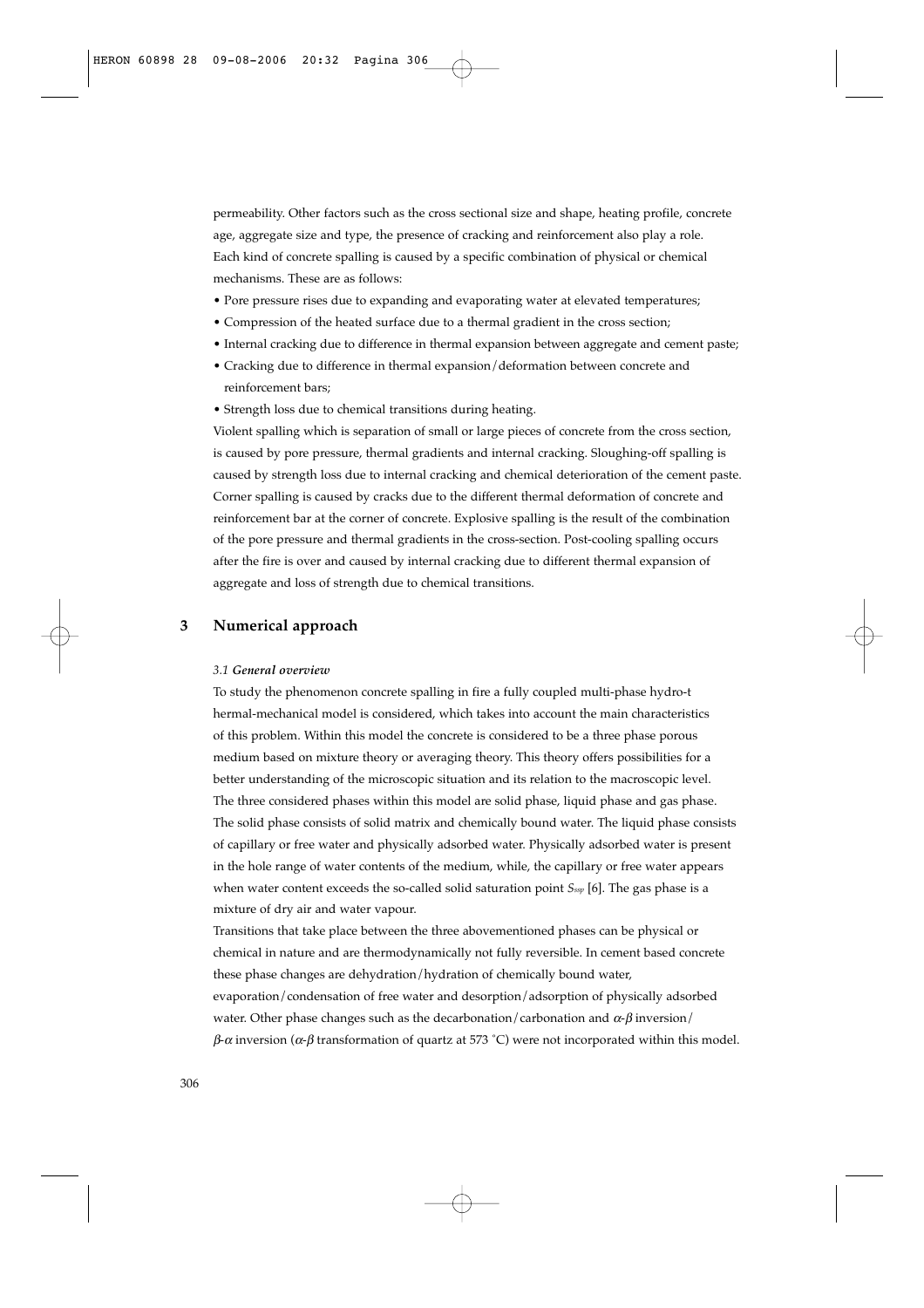It has also been assumed that the phase changes happen only between water vapour and the other three, i.e. there is no direct mutual exchange between chemically bound water, physically adsorbed water and capillary water. Figure 2 shows schematically the phase changes of water implemented in model.



*Figure 2. Phase changes of water; solid arrows indicate energy consumption, dashed arrows indicate energy release*

One can see in this figure that dehydration is the phase change of chemically bound water to water vapour which is an energy consuming chemical process. This process produces a reduction in the solid skeleton mass of the cement paste. Hydration, which is a reverse process of dehydration, takes place at room temperature and the process increases with temperature in the presence of moisture up to 80 ˚C or more resulting in an increase in the mass of solid skeleton. Above this temperature, dehydration is a gradual process up to 850 °C [7]. Evaporation is the process by which water gains energy to change from the capillary or free water to the gas phase. In contrary, condensation is the process whereby water vapour is returned to the liquid phase. Desorption is the evaporation of water molecules from the surface of the solid, gaining energy, while, adsorption is the binding of the water molecules to the surface of the solid. Evaporation of water increases with temperature particularly above approximately 80 ˚C depending on the pressure. The loss of the capillary water does not significantly influence the mechanical property of the cement paste but the loss of physically adsorbed water has a major influence on the mechanical properties. Beyond the triple point of water (374.14 ˚C) no difference exists anymore between capillary water and water vapour. Also the capillary pressure vanishes.

The basic equations used in this model fall under three main categories: a) constitutive relationship of concrete describing the real behaviour of the material derived directly from experiments, b) thermodynamic state equations allowing the treatment of dry air and moist air as ideal gases (Clapeyron's law) as well as equilibrium relations for capillary menisci (Kelvin's law) and gas phases (Dalton's law) c) general laws of conservation which must be obeyed in space and time including the first principle of thermodynamics (enthalpy conservation).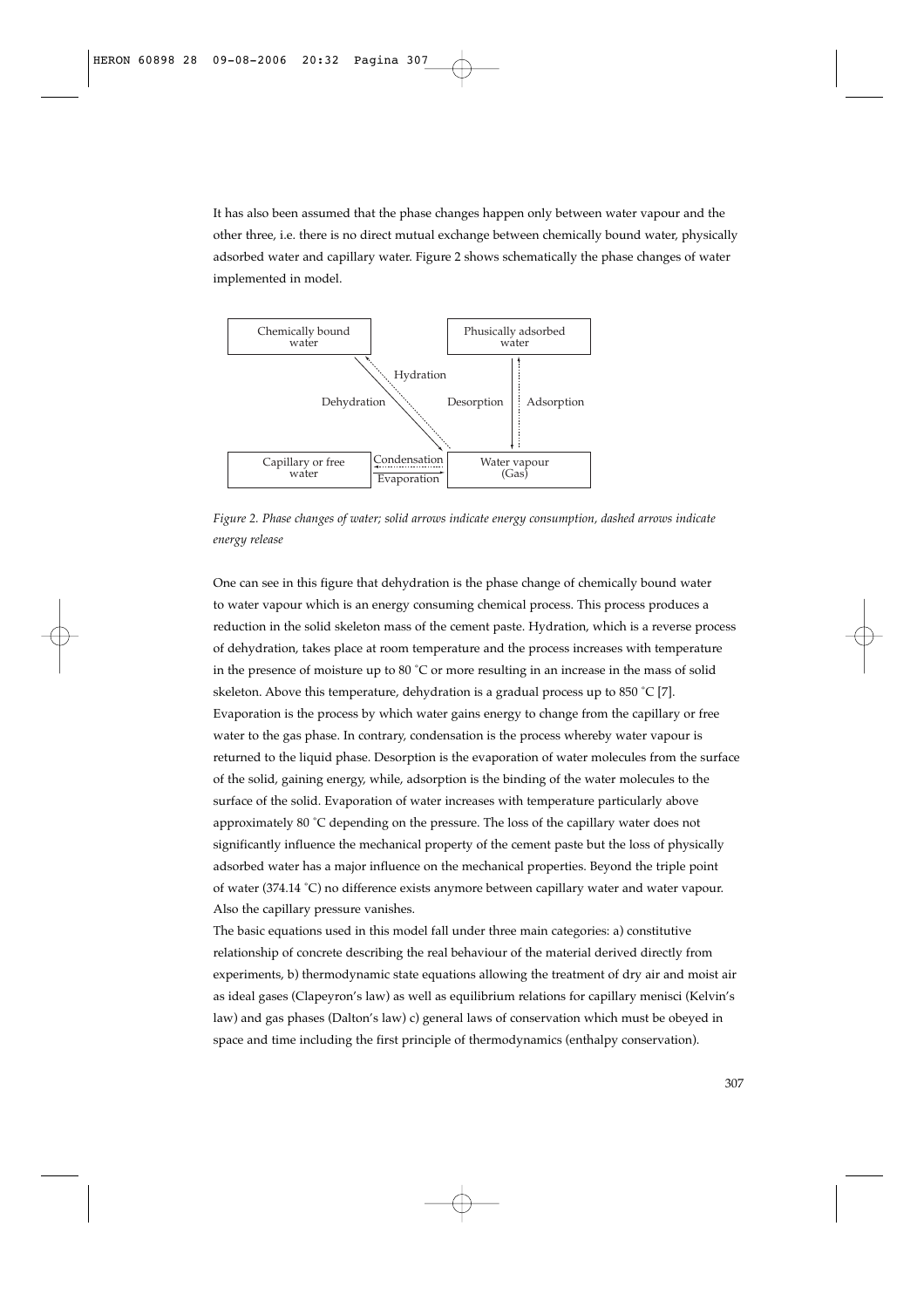Before these equations are discussed, first the definition of the material time derivative is given.

#### *3.2 Constitutive relationship and thermodynamic state relationships*

In this model we assume the moist air as a mixture of two ideal gases, i.e. dry air and water vapour. The equations of state of a perfect gas, applied to dry air (*ga*), vapour (*gw*) and moist air (*g*) are

$$
p_{ga} = \rho_{ga} \frac{RT}{M_a}, p_{gw} = \rho_{gw} \frac{RT}{M_w}, \rho_g = \rho_{ga} + \rho_{gw}, p_g = p_{ga} + p_{gw} \frac{1}{M_g} = \frac{\rho_{gw}}{\rho_g} \frac{1}{M_{gw}} + \frac{\rho_{ga}}{\rho_g} \frac{1}{M_{ga}} \tag{1}
$$

where *Mπ*,  $ρπ$  and  $pπ$  are the molar mass, the density and pressure of constituent  $π$ , respectively, and R is the universal gas constant. The degree of saturation of constituent  $\pi$  is defined as the ratio of the volume of constituent  $\pi$  to the volume of the void. It follows immediately for the saturation degree of liquid water and the gas that

$$
S_w + S_g = 1.\tag{2}
$$

The degree of saturation with liquid water is an experimentally determined function of capillary pressure  $p_c$  and temperature  $T$ . This function is usually presented in the form of the sorption isotherms [2,3].

The capillary pressure is defined as the pressure difference between the gas phase and the liquid phase, which can be find through the Laplace equation from the pore radius *r* and the surface tension σ

$$
p_c = p_g - p_w = \frac{2\sigma}{r} \tag{3}
$$

and the pressure in the solid phase is

$$
S_w + S_g = p_c = p_g - p_w = p_s = p_w S_w + p_g S_g = p_g - p_c S_w
$$
\n(4)

where  $S\pi$  is the saturation degree of the constituent  $\pi$ .

For the density of water many experiments were carried out in the past. The values were approximated by a linearization in temperature and pressure:

$$
\rho_w = \rho_{w0} \exp\left(-\beta_w \left(T - T_o\right) + C_w \left(p_w - p_{w0}\right)\right) \tag{5}
$$

where  $\rho_{w0}$  is the water density at the reference temperature *T*<sub>*o*</sub> and pressure  $\rho_{w0}$ ,  $\beta_w$  is the thermal expansion coefficient and *Cw* is the compressibility coefficient.

For the relationship between the relative humidity (RH) and the capillary pressure in the pores, the Kelvin-Laplace law is assumed to be valid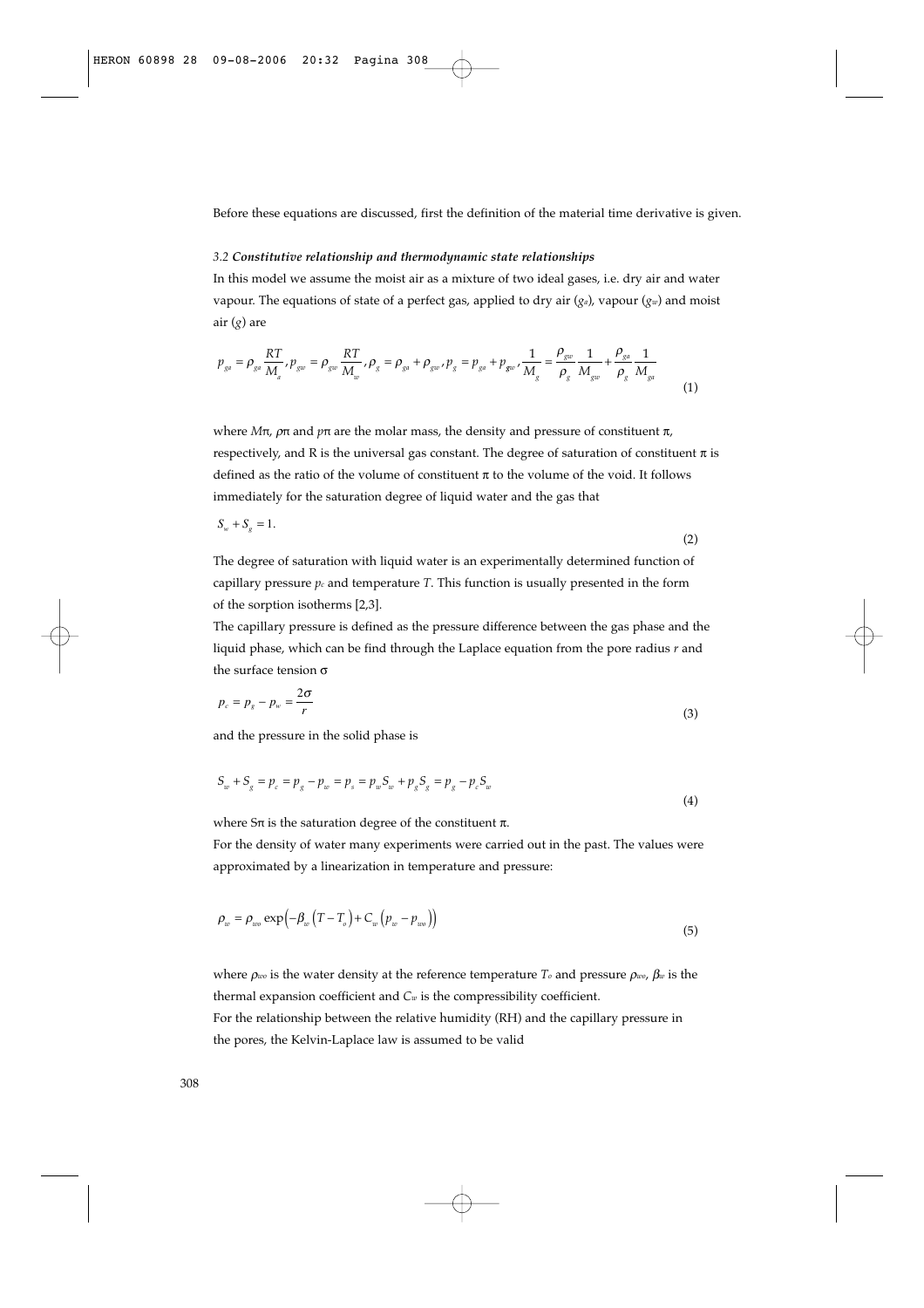$$
RH = \frac{p_{gw}(T)}{p_{gws}(T)} = \exp\left(\frac{p_c M_w}{\rho_w RT}\right)
$$
\n(6)

with  $p_{\text{gws}}(T)$  the water vapour saturation pressure which can be calculated using the Clausous-Clapeyron equation,

$$
p_{\text{gas}}(T) = p_{\text{gas}} \exp\left(-\frac{M_{w} \Delta H_{\text{gas}}}{R} \left(\frac{1}{T} - \frac{1}{T_o}\right)\right)
$$
(7)

where *pgwso* is the water vapour pressure at reference temperature *To* and Δ*Hgw* is the specific enthalpy of evaporation.

Darcy's law is assumed valid for transport of both water and gas in slow phenomenon.

$$
\mathbf{v}_{\pi s} = \frac{k_{r\pi} \kappa}{n S_{\pi} \mu_{\pi}} \left( -\nabla p_{\pi} + \rho_{\pi} \mathbf{g} \right)
$$
(8)

In this relation  $\kappa$  is the permeability tensor of the medium,  $\mu$ <sup>π</sup> is the dynamic viscosity of the constituent  $\pi$ , *n* is the porosity and  $k_{\tau\pi}$  is the relative permeability. The porosity n is defined as the ratio of the volume of the void to the total volume of the medium Diffusive-dispersive mass flux Jpa is governed by Fick's law

$$
\mathbf{J}_{\pi\alpha} = nS_{\pi}\rho_{\alpha}\mathbf{v}_{\pi\alpha} = -\rho_{\alpha}\mathbf{D}_{\pi\alpha}\nabla\left(\frac{\rho_{\pi}}{\rho_{\alpha}}\right)
$$
\n(9)

where  $\mathbf{D}_{\pi\alpha}$  is effective dispersion tensor,  $\pi$  is the diffusion phase and a is the phase in which diffusion takes place (α*=w,g*).

A constitutive assumption for the heat flux is the generalised version of Fourier's law, **q**=-λ*eff*<sup>Δ</sup>*T*, with λ*eff* the effective thermal conductivity tensor and **q** the heat flux of the multiphase medium, the sum of the partial heat fluxes **q**π. For porous media the following linear relationship may be used [8]:

$$
\lambda_{\text{eff}} = \lambda_{\text{dry}} \left( 1 + 4 \frac{n S_w \rho_w}{\left( 1 - n \right) \rho_s} \right) \tag{10}
$$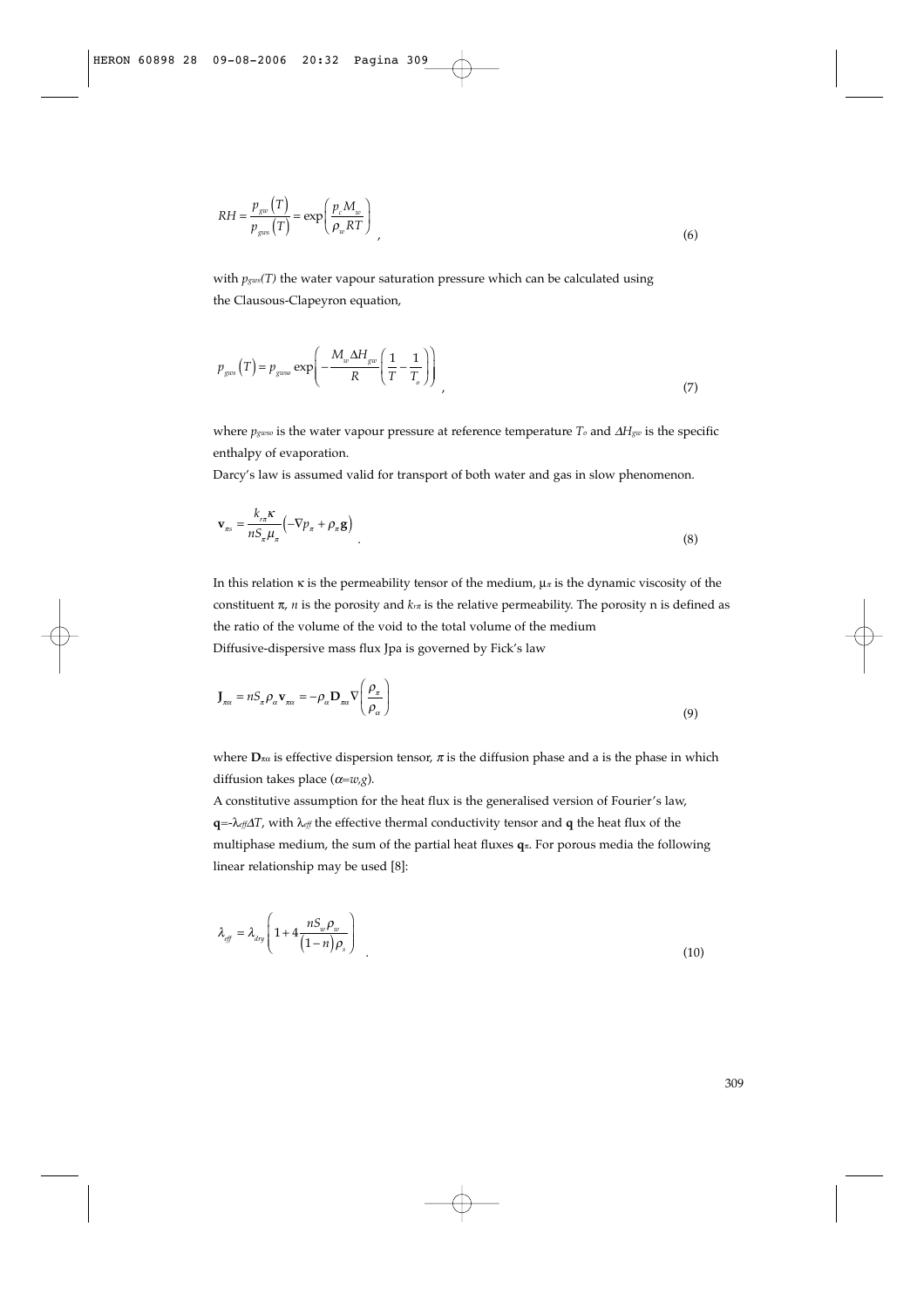#### *3.3 Governing equations*

To find the governing equations we need to fully integrate the conservation equations of the three quantities, mass, energy and momentum (force balance). These conservation equations can be derived using the general conservation equation. For a generic conserved variable  $\psi$ (e.g. like mass, momentum and energy) the general conservation equation may be written as

$$
\frac{\partial \psi}{\partial t} + \nabla \cdot \left( \mathbf{f} + \psi \mathbf{v} \right) - H = 0 \tag{11}
$$

with **f** the flux of ψ in the absence of the fluid transport, ψ**v** the transport flux and *H* the source or sink of  $\psi$ . Given equation (11) for the conservation of anything and specifying the subscript *s* for solid, *w* for liquid phase and *g* for the gas phase (dry air plus vapour), it is now straightforward to consider the conservation equations.

To derive the conservation equation of solid mass we just substitute  $\psi = (1-n)\rho_s$  (density is amount of mass per unit volume), **f = 0** (mass flux can only change due to transport) and H = -∂ (*mdehydr*)/∂*t* (solid mass can change by dehydration/hydration process) into equation (11) to get

$$
\frac{\partial \left((1-n)\rho_s\right)}{\partial t} + \nabla \cdot \left((1-n)\rho_s \mathbf{v}_s\right) = -\dot{m}_{\text{delaydr}} \tag{12}
$$

The mass conservation equations of liquid water, vapour water and dry air can be derived in the same way as equation (12) by substitution *H* = -∂ (*ml*)/∂*<sup>t</sup>* for liquid water (mass of liquid water can be change by eider evaporation/condensation or desorption/adsorption processes), *H*=  $\partial$  (*mdehydr* + ml)/ $\partial$ *t* for vapour water (mass of vapour water can be change by dehydration/ hydration, evaporation/condensation and desorption/adsorption processes) and *H* = *0* (dry air can not be crated or destroyed) for dry air into (11). Hence, one may find for mass balance equation of liquid water

$$
\frac{\partial \left(nS_w \rho_w\right)}{\partial t} + \nabla \cdot \left(nS_w \rho_w \mathbf{v}_w\right) = -i\dot{n}_1 \tag{13}
$$

for mass balance equation of vapour water

$$
\frac{\partial \left(nS_{g}\rho_{gw}\right)}{\partial t} + \nabla \cdot \left(nS_{g}\rho_{gw}\mathbf{v}_{gw}\right) = i\dot{n}_{ddydr} + i\dot{n}_{l}
$$
\n(14)

and for mass balance equation of dry air

 $\lambda$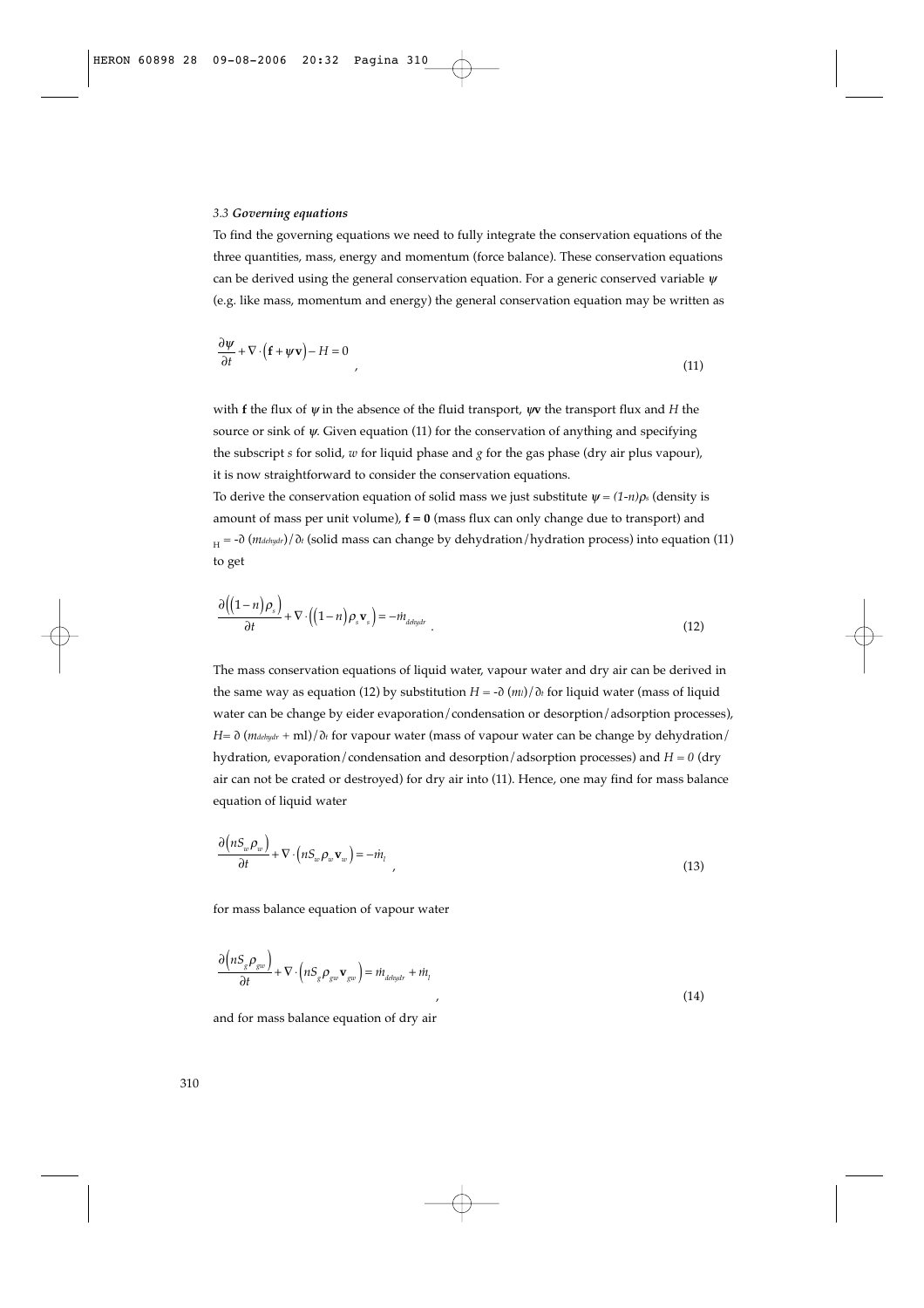$$
\frac{\partial \left(nS_{g}\rho_{ga}\right)}{\partial t} + \nabla \cdot \left(nS_{g}\rho_{ga}\mathbf{v}_{ga}\right) = 0\tag{15}
$$

The amount of heat (energy) per unit volume is  $\psi = (\rho C_p)_{eff}T$  where  $C_p$  is the specific heat, *T* is the temperature and  $(\rho C_p)_{eff}$  is the effective thermal capacity of partially saturated concrete. The heat flux has two components due to conduction and transport. In the absence of transport the heat flux is  $\mathbf{f} = -\lambda_{eff} \nabla T$  where  $\lambda_{eff}$  is the effective thermal conductivity of partially saturated concrete. Finally, heat can be released/absorbed during dehydration/hydration, evaporation/ condensation and desorption/adsorption. The of energy related to the phase changes is equal to the change in the enthalpy, Δ*H*. Thus the heat released/absorbed during abovementioned processes may be calculated as *H*=Δ*Hdehydr*∂(*mdehydr*)/∂*t*+Δ*Hl*∂ (*ml*)/∂*t*. Hence, the energy conservation equation may be written as follows:

$$
\left(\rho C_p\right)_{\text{eff}} \frac{\partial T}{\partial t} + \left(\rho_w C_{p w} \mathbf{v}_w + \rho_g C_{p g} \mathbf{v}_g\right) \cdot \nabla T - \nabla \cdot \left(\lambda_{\text{eff}} \nabla T\right) = i\hbar_{\text{delydr}} \Delta H_{\text{delydr}} + i\hbar_l \Delta H_l. \tag{16}
$$

In these equations  $l = desorp$  if  $S \leq S_{ssp}$  and  $l = evap$  if  $S > S_{ssp}$ .

Conservation of linear momentum or force balance can be derived in exactly the same way, however momentum is a vector field. In general momentum is *m*v, therefore the amount of momentum per unit volume is  $\psi = (1-n)\rho_s v_s$  for solid phase,  $\psi = nS_w \rho_w v_l$  for liquid water phase,  $\Psi = nS_{\alpha}\rho_{\alpha} \Psi_{\alpha}$  for vapour water phase and  $\Psi = nS_{\alpha}\rho_{\alpha} \Psi_{\alpha}$  for dry air phase. The momentum can be changed by forces. As stress is simply force per unit area, the stress can also be thought of as a flux of the force potential, i.e. f=-*(1-n)*<sup>σ</sup>*<sup>s</sup>* for solid phase, f=-*nSw*<sup>σ</sup>*<sup>w</sup>* for liquid water phase, f=-*nSg*<sup>σ</sup>*gw* for vapour water phase and f=-*nSg*<sup>σ</sup>*ga* for dry air phase. The other forces are body forces such as gravity and internal forces. Neglecting the internal forces and considering the change of linear momentum due to dehydration/hydration, evaporation/condensation and desorption/adsorption processes, thus *H*=*(1-n)*ρ*s*g-[∂(*mdehydr*)/∂*t*]**v***<sup>s</sup>* for solid phase, *H*=*nSw*ρw**g**-[∂(*ml*)/∂*t*]**v***<sup>w</sup>* for liquid water phase, *H*=*nSg*ρ*gw***g**+[∂(*mdehydr*)/∂*t*+∂(*ml*)/∂*t*]**v***gw* for vapour water phase and  $H=nS_g\rho_{gq}$ **g** for dry air phase where **g** is the net acceleration. Substituting into (11) yields

$$
\frac{\partial \left( (1-n)\rho_s \mathbf{v}_s \right)}{\partial t} + \nabla \cdot \left( (1-n)\rho_s \mathbf{v}_s \otimes \mathbf{v}_s \right) - \nabla \cdot \left( (1-n)\sigma_s \right) - (1-n)\rho_s \mathbf{g} + i\hbar_{\text{dolydr}} \mathbf{v}_s = 0
$$
\n(17)

$$
\frac{\partial \left(nS_w \rho_w \mathbf{v}_l\right)}{\partial t} + \nabla \cdot \left(nS_w \rho_w \mathbf{v}_w \otimes \mathbf{v}_w\right) - \nabla \cdot \left(nS_w \sigma_w\right) - nS_w \rho_w \mathbf{g} + \dot{m}_l \mathbf{v}_w = 0\tag{18}
$$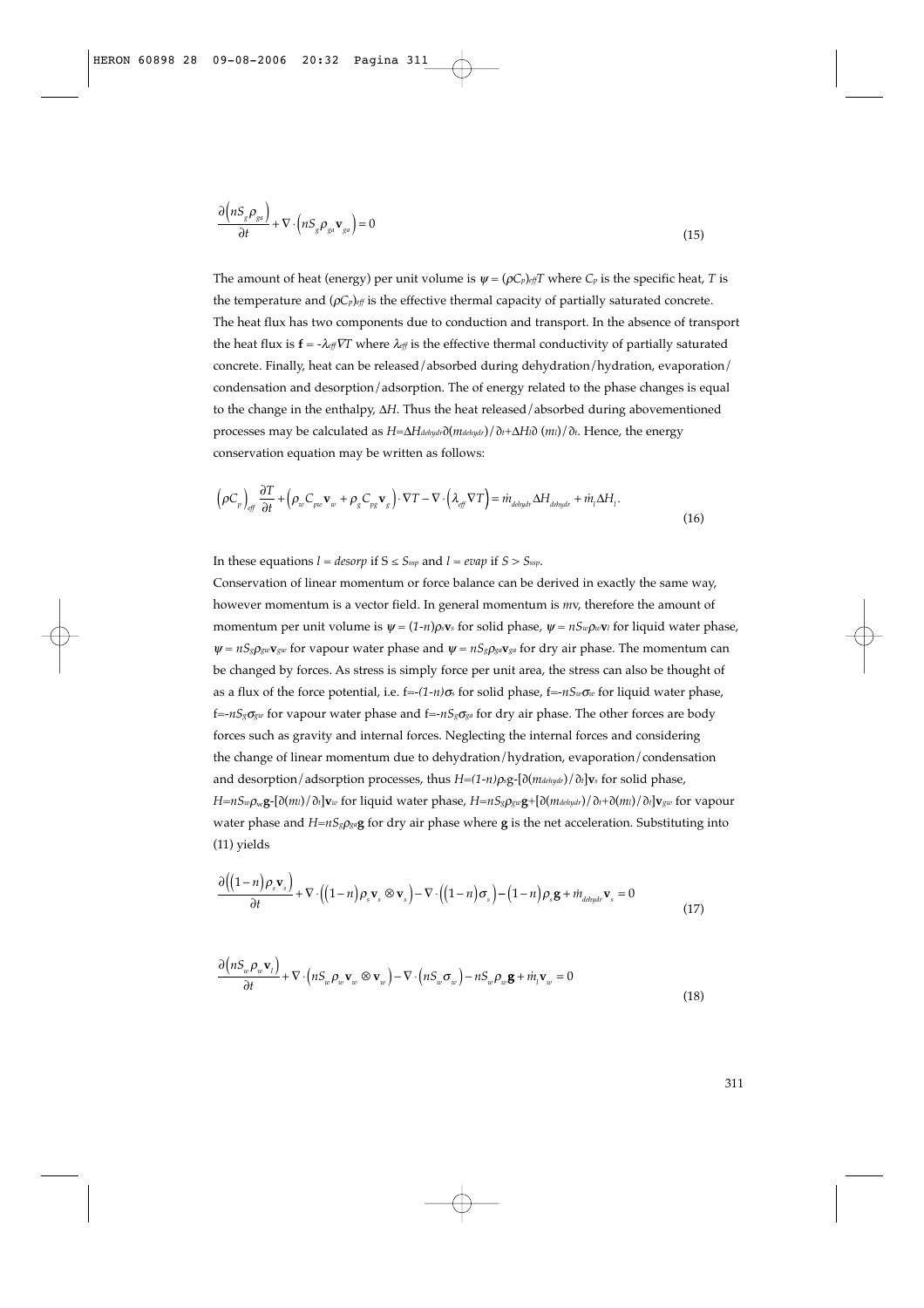$$
\frac{\partial \left(nS_{g}\rho_{gw}\mathbf{v}_{gw}\right)}{\partial t} + \nabla \cdot \left(nS_{g}\rho_{gw}\mathbf{v}_{gw} \otimes \mathbf{v}_{gw}\right) - \nabla \cdot \left(nS_{g}\sigma_{gw}\right) - nS_{g}\rho_{gw}\mathbf{g} - \left(\dot{m}_{ddydr} + \dot{m}_{l}\right)\mathbf{v}_{gw} = 0
$$
\n(19)

$$
\frac{\partial \left(nS_{g}\rho_{g} \mathbf{v}_{g} \mathbf{v}_{g} \right)}{\partial t} + \nabla \cdot \left(nS_{g}\rho_{g} \mathbf{v}_{g} \otimes \mathbf{v}_{g} \right) - \nabla \cdot \left(nS_{g}\sigma_{g} \right) - nS_{g}\rho_{g} \mathbf{g} = 0
$$
\n(20)

for solid, liquid water, vapour water and dry air phase, respectively. Expanding the first and second terms of equations (17)-(20) and summation of these equations and by substitution of equations (12)-(15) into the result yield to the following conservation of momentum

$$
\nabla \cdot \boldsymbol{\sigma} + \rho \mathbf{g} = (1 - n) \rho_s \left( \frac{\partial \mathbf{v}_s}{\partial t} + \mathbf{v}_s \nabla \cdot (\mathbf{v}_s) \right) + nS_w \rho_w \left( \frac{\partial \mathbf{v}_w}{\partial t} + \mathbf{v}_w \nabla \cdot (\mathbf{v}_w) \right) + nS_g \rho_{gw} \left( \frac{\partial \mathbf{v}_s}{\partial t} + \mathbf{v}_{gw} \nabla \cdot (\mathbf{v}_{gw}) \right) + nS_g \rho_{gw} \left( \frac{\partial \mathbf{v}_s}{\partial t} + \mathbf{v}_{ga} \nabla \cdot (\mathbf{v}_{ga}) \right)
$$
(21)

where  $\rho$  is the average density of the multiphase medium, given by  $\rho = (1-n)\rho_s + nS_w\rho_w + nS_g\rho_g$ and  $\sigma$  the total stress of the multiphase medium, expressed by  $\sigma = (1-n)\sigma_s + nS_w \sigma_w + nS_g \sigma_g$ . In which  $\sigma_s$ ,  $\sigma_w$  and  $\sigma_g$  are the intrinsic stresses and can be calculated by:

$$
\sigma_s = \sigma - \alpha I p_s, \sigma_w = I p_w, \sigma_s = I p \tag{22}
$$

with **I** the identity tensor,  $\sigma' = D_e \varepsilon$  the effective stress and  $\alpha = 1 - (K_s/K_M)$  is the Biot's constant with *Ks* and *KM* the bulk moduli of solid and porous medium, matrix **D***<sup>e</sup>* is the stiffness matrix and ε=**Lu** the stress tensor, where **L** is the differential operator defined as follows:

$$
\mathbf{L} = \begin{bmatrix} \frac{\partial}{\partial x} & 0 & 0 & \frac{\partial}{\partial y} & 0 & \frac{\partial}{\partial z} \\ 0 & \frac{\partial}{\partial y} & 0 & \frac{\partial}{\partial x} & \frac{\partial}{\partial z} & 0 \\ 0 & 0 & \frac{\partial}{\partial z} & 0 & \frac{\partial}{\partial y} & \frac{\partial}{\partial x} \end{bmatrix} (23)
$$

Under the assumptions of small-strain theory and isothermal equilibrium and with neglecting the influence of the acceleration term ∂**v**/∂*t* and the convector terms **v**(∇.**v**), results for conservation of momentum

$$
\nabla \cdot \sigma + \rho \mathbf{g} = \mathbf{0} \tag{24}
$$

The conservation of angular momentum leads to the observation that the stress tensor is symmetrical.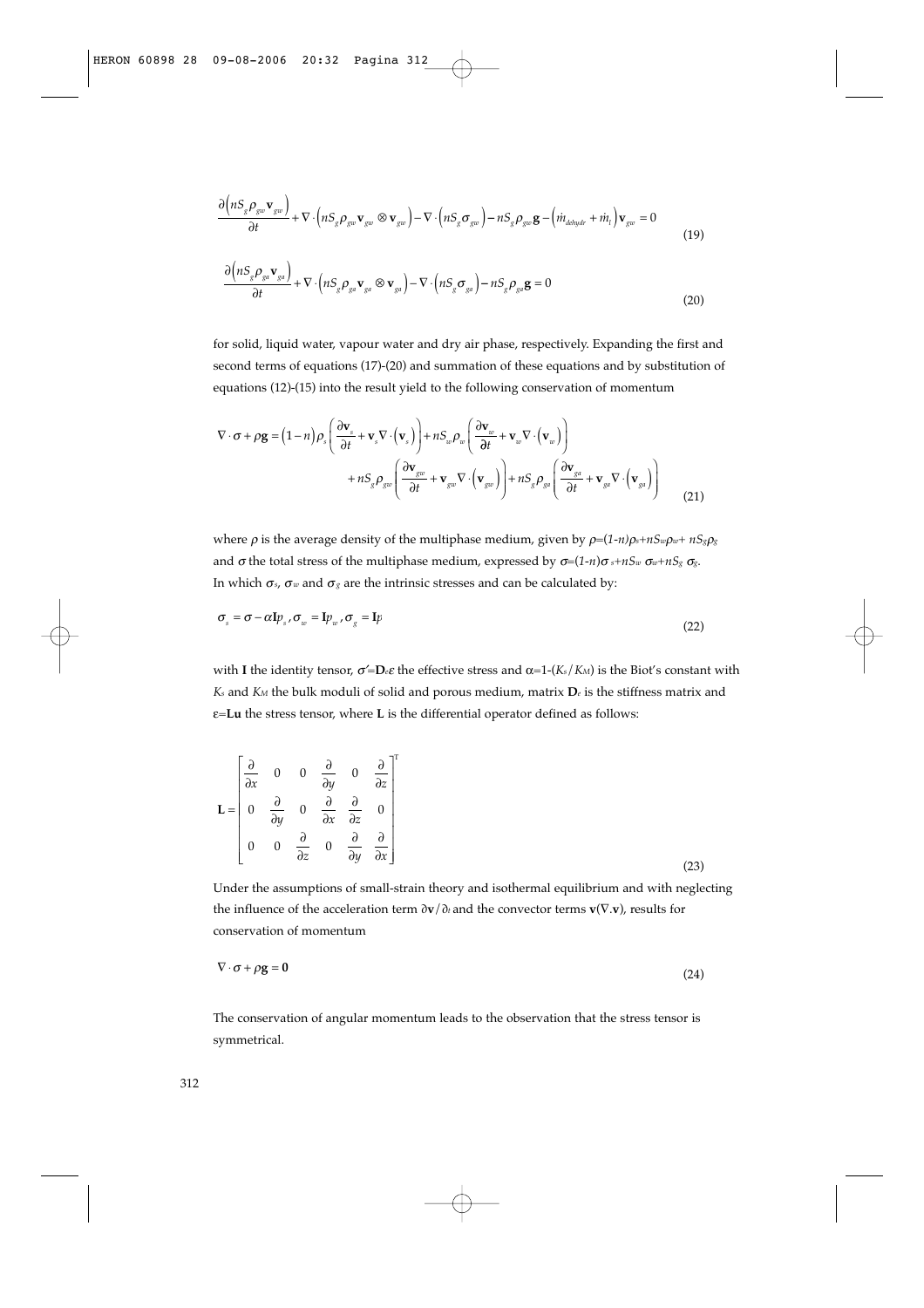#### *3.4 Formulation of system of equations*

Applying the material time derivative to conservation equations (12)-(15) and expansion of the divergence terms in these equations one may find for solid mass conservation equation

$$
\frac{\left(1-n\right)}{\rho_s} \frac{D_s \rho_s}{Dt} - \frac{D_s n}{Dt} + \left(1-n\right) \nabla \cdot \mathbf{v}_s = -\frac{\dot{m}_{dolydr}}{\rho_s}
$$
\n(25)

for mass balance equation for liquid water

$$
\frac{D_s n}{Dt} + \frac{n}{S_w} \frac{D_s S_w}{Dt} + \frac{n}{\rho_w} \frac{D_s \rho_w}{Dt} + \frac{1}{S_w \rho_w} \nabla \cdot \left( n S_w \rho_w \mathbf{v}_{ws} \right) + n \nabla \cdot \mathbf{v}_s = \frac{-\dot{m}_t}{S_w \rho_w}
$$
\n(26)

for mass balance equation for vapour water

$$
\frac{D_s n}{Dt} + \frac{n}{S_s} \frac{D_s S_g}{Dt} + \frac{n}{\rho_{gw}} \frac{D_s \rho_{gw}}{Dt} + \frac{1}{S_g \rho_{gw}} \nabla \cdot \left( n S_g \rho_{gw} \mathbf{v}_{gs} \right) + \frac{1}{S_g \rho_{gw}} \nabla \cdot \left( n S_g \rho_{gw} \mathbf{v}_{gag} \right) + n \nabla \cdot \mathbf{v}_s = \frac{i \dot{n}_{ddydr} + i \dot{n}_t}{S_g \rho_{gw}} \tag{27}
$$

for mass balance equation for dry air

$$
\frac{D_s n}{Dt} + \frac{n}{S_s} \frac{D_s S_g}{Dt} + \frac{n}{\rho_{g^a}} \frac{D_s \rho_{g^a}}{Dt} + \frac{1}{S_s \rho_{g^a}} \nabla \cdot \left(nS_g \rho_{g^a} \mathbf{v}_{g^s}\right) + \frac{1}{S_s \rho_{g^a}} \nabla \cdot \left(nS_g \rho_{g^a} \mathbf{v}_{g^a} \right) + n \nabla \cdot \mathbf{v}_s = 0
$$
\n(28)

The first term in equation (25) that is related to the material time derivative of the solid density. The solid density ρ*<sup>s</sup>* has been considered as function of solid pressure *ps*, temperature *T*, the first invariant of effective stress tensor trσ*'* and the degree of cement dehydration <sup>Γ</sup>*dehydr*. Thus its derivative with respect to time t leads to:

$$
\frac{1}{\rho_s} \frac{D_s \rho_s}{Dt} = \frac{1}{\rho_s} \left( \frac{\partial \rho_s}{\partial p_s} \frac{D_s p_s}{Dt} + \frac{\partial \rho_s}{\partial T} \frac{D_s T}{Dt} + \frac{\partial \rho_s}{\partial t \tau} \frac{D_s t \tau \sigma^{\prime}}{Dt} + \frac{\partial \rho_s}{\partial \Gamma_{ddydr}} \frac{D_s \Gamma_{ddydr}}{Dt} \right)
$$
(29)

However  $\frac{1}{\rho} \frac{\partial n}{\partial n} - \frac{1}{K'} \frac{\partial}{\partial n} \frac{\partial n}{\partial n} - \frac{1}{\rho} \frac{\partial n}{\partial n} - \frac{1}{2(n-1)K}$  and  $1 \theta \rho_{s} = 1 \cdot 1 \theta \rho_{s} = 1 \cdot 1 \theta \rho_{s} = 1$  $\rho_{s}$  dp<sub>s</sub>  $K_{s}$   $\rho_{s}$  dT  $\qquad$  s  $\rho_{s}$  dtr $\sigma$  3(n-1 ρ  $rac{1}{\rho_s} \frac{\partial \rho_s}{\partial T} = -\beta_s \frac{1}{\rho}$ ρ  $\sigma_s$  *dp*<sub>s</sub>  $K_s$  *p*<sub>s</sub> *d1 p*<sub>s</sub> *dtro s*  $s$  s<sub>s</sub>  $r_s$  $\frac{s}{\rho} = -\beta_s$ ,  $\frac{1}{\rho_s}$  $\frac{\rho_s}{p_s} = \frac{1}{K_s} \frac{1}{\rho_s} \frac{\partial \rho_s}{\partial T} = -\beta_s \frac{1}{\rho_s} \frac{\partial \rho_s}{\partial t \sigma} = \frac{1}{3(n_s)}$  $\frac{\partial \rho_s}{\partial p_s} = \frac{1}{K_s}, \frac{1}{\rho_s} \frac{\partial \rho_s}{\partial T} = -\beta_s, \frac{1}{\rho_s} \frac{\partial \rho_s}{\partial tr \sigma} = \frac{1}{3(n-1)K_s}$ 

$$
\frac{D_s \Gamma_{\text{delay}}}{Dt} = -3(1-\alpha)K_s \left(\nabla \cdot \mathbf{v}_s + \frac{1}{K_s} \frac{D_s p_s}{Dt} - \beta_s \frac{D_s T}{Dt}\right) \text{ in which } K_s \text{ is the bulk modulus of solid, } \beta_s
$$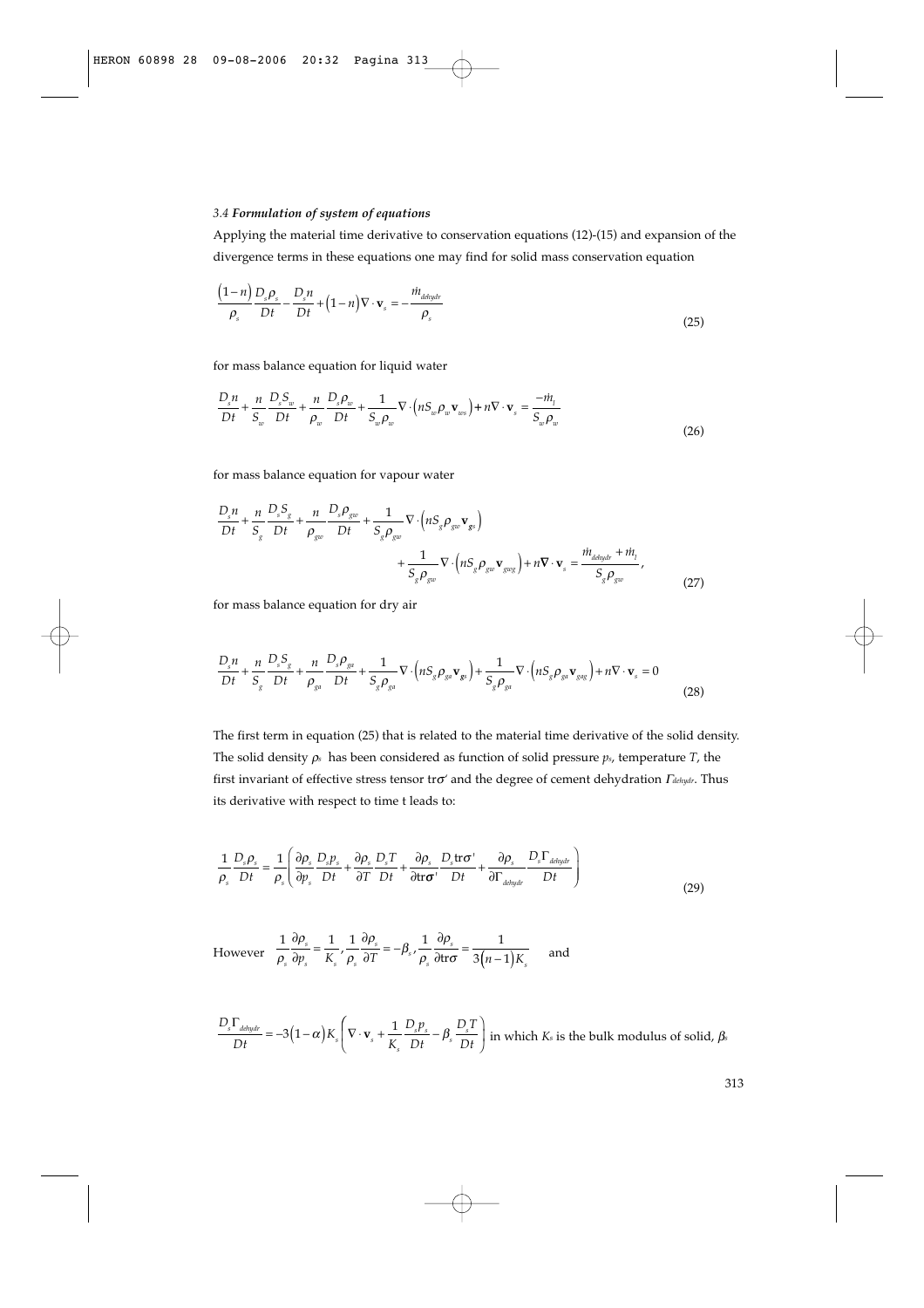is the thermal expansion coefficient of solid and a is the Biot's constant. Substitution of these expressions into relation (29) gives

$$
\frac{1}{\rho_s} \frac{D_s \rho_s}{Dt} = \frac{1}{1-n} \left( \frac{\alpha - n}{K_s} \frac{D_s p_s}{Dt} - (\alpha - n) \beta_s \frac{D_s T}{Dt} - (1 - \alpha) \nabla \cdot \mathbf{v}_s + \frac{1-n}{\rho_s} \frac{\partial \rho_s}{\partial \Gamma_{\text{delaydr}}} \frac{D_s \Gamma_{\text{delaydr}}}{Dt} \right)
$$
(30)

Similarly, the third term in equation (26) that is related to the material time derivative of the water density can be obtained by assuming that ρ*<sup>w</sup>* is a function of water pressure *pw* and temperature *T*. Thus its derivative with respect to time t leads to:

$$
\frac{1}{\rho_w} \frac{D_s \rho_w}{Dt} = \frac{1}{\rho_w} \left( \frac{\partial \rho_w}{\partial p_w} \frac{D_s p_w}{Dt} + \frac{\partial \rho_w}{\partial T} \frac{D_s T}{Dt} \right)
$$
(31)

However  $\frac{1}{\rho} \frac{\partial \rho_w}{\partial n} = \frac{1}{K}$  and  $\frac{1}{\rho} \frac{\partial \rho_w}{\partial T} = -\beta_w$  in which  $K_w$  is the bulk modulus of water and ρ ρ  $rac{1}{\rho_w} \frac{\partial \rho_w}{\partial T} = -\beta$ *w w*  $w$   $r_u$  $\frac{\partial P_w}{\partial p_w} = \frac{1}{K_w}$  and  $\frac{1}{\rho_w} \frac{\partial P_w}{\partial T} = -\beta_w$  $rac{\partial \rho_w}{\partial p_w} = \frac{1}{K_w}$  and  $\frac{1}{\rho_w} \frac{\partial \rho_w}{\partial T} = -$ 

 $\beta$ *w* is the thermal expansion coefficient of water. Hence equation (31) can be rewritten as:

$$
\frac{1}{\rho_w} \frac{D_s \rho_w}{Dt} = \frac{1}{K_w} \frac{D_s p_w}{Dt} - \beta_w \frac{D_s T}{Dt}
$$
\n(32)

Solving the material derivative of porosity *n* from equation (25) and substitution into the equations (26)-(28) and by introducing the relations (3)-(2), (8), (9), (30) and (32) into the results yield for mass balance equation for liquid water

$$
S_w \left( \frac{\alpha - n}{K_s} + \frac{n}{K_w} \right) \frac{D_s p_g}{Dt} - S_w \left( \frac{\alpha - n}{K_s} S_w + \frac{n}{K_w} \right) \frac{D_s p_c}{Dt} + \alpha S_w \nabla \cdot \mathbf{v}_s - S_w \left( (\alpha - n) \beta_s + n \beta_w \right) \frac{D_s T}{Dt} + \left( n - \frac{\alpha - n}{K_s} S_w p_c \right) \frac{D_s S_w}{Dt} + \frac{1}{\rho_w} \nabla \cdot \left( n S_w \rho_w \mathbf{v}_{ws} \right) + S_w \frac{1 - n}{\rho_s} \frac{\partial \rho_s}{\partial \Gamma_{delaydr}} \frac{D_s \Gamma_{daydr}}{Dt} = -S_w \frac{\dot{m}_{daydr}}{\rho_s} - \frac{\dot{m}_t}{\rho_w},
$$

(33)

for mass balance equation for vapour water

$$
S_{g} \frac{\alpha - n}{K_{s}} \frac{D_{s} p_{g}}{Dt} - S_{g} S_{w} \frac{\alpha - n}{K_{s}} \frac{D_{s} p_{c}}{Dt} + \alpha S_{g} \nabla \cdot \mathbf{v}_{s} - (\alpha - n) \beta_{s} S_{g} \frac{D_{s} T}{Dt} - \left( n + p_{c} S_{g} \frac{\alpha - n}{K_{s}} \right) \frac{D_{s} S_{w}}{Dt} + \frac{1}{\rho_{gw}} \nabla \cdot (n S_{g} \rho_{gw} \mathbf{v}_{gs}) + \frac{1}{\rho_{gw}} \nabla \cdot (n S_{g} \rho_{gw} \mathbf{v}_{gxy}) + S_{g} \frac{n}{\rho_{gw}} \frac{D_{s} \rho_{gw}}{Dt} + S_{g} \frac{1 - n}{\rho_{s}} \frac{\partial \rho_{s}}{\partial \Gamma_{adapt}} \frac{D_{s} \Gamma_{adapt}}{Dt} + \frac{nI_{ddydr} + nI_{r}}{Dt} + \frac{nI_{ddydr} + nI_{r}}{D_{gw}}.
$$

(34)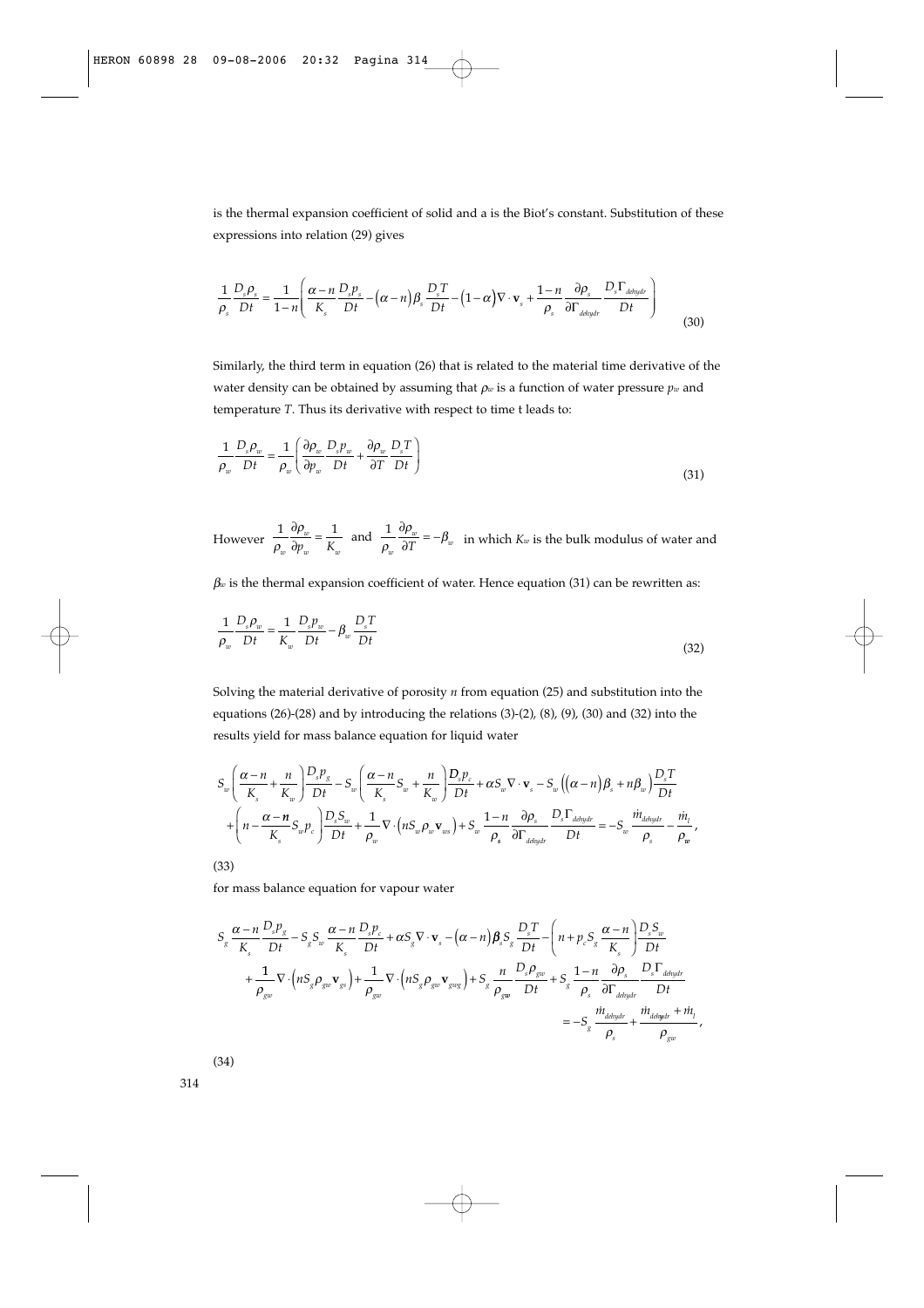for mass balance equation for dry air

$$
S_{g} \frac{\alpha - n}{K_{s}} \frac{D_{s} p_{g}}{Dt} - S_{g} S_{w} \frac{\alpha - n}{K_{s}} \frac{D_{s} p_{c}}{Dt} + \alpha S_{g} \nabla \cdot \mathbf{v}_{s} - S_{g} (\alpha - n) \beta_{s} \frac{D_{s} T}{Dt} - \left( n + p_{c} S_{g} \frac{\alpha - n}{K_{s}} \right) \frac{D_{s} S_{w}}{Dt} + \frac{1}{\rho_{ga}} \nabla \cdot \left( \rho_{ga} \frac{k_{rs} \mathbf{K}}{\mu_{g}} \left( -\nabla p_{g} + \rho_{g} \mathbf{g} \right) \right) + \frac{1}{\rho_{ga}} \nabla \cdot \left( n S_{g} \rho_{ga} \mathbf{v}_{gag} \right) + S_{g} \frac{n}{\rho_{ga}} \frac{D_{s} \rho_{ga}}{Dt} + S_{g} \frac{1 - n}{\rho_{g}} \frac{\partial \rho_{s}}{\partial \Gamma_{dehydro}} \frac{D_{s} \Gamma_{dehydro}}{Dt} = -S_{g} \frac{m_{dehydro}}{\rho_{s}}.
$$

(35)

Five partial differential equations (16), (24) and (33)-(35) form the system of differential equations of this problem. Choosing gas pressure *pg*, capillary pressure *pc*, temperature *T* and displacement vector of the solid matrix **u** as four primary state variables we need to eliminate one of equations. Solving the term ∂ (*ml*)/∂*<sup>t</sup>* from equation (33) and with substitution in other equations, as well as the following relationships:

$$
\nabla \cdot \mathbf{v}_s = \mathbf{IL} \frac{\partial \mathbf{u}}{\partial t},\tag{36}
$$

$$
\frac{\partial S_w}{\partial t} = \frac{\partial S_w}{\partial p_c} \frac{\partial p_c}{\partial t} + \frac{\partial S_w}{\partial T} \frac{\partial T}{\partial t},\tag{37}
$$

$$
\frac{\partial}{\partial t} \left( \frac{M_w}{TR} p_{gw} \right) = \frac{M_w}{RT} \frac{\partial p_{gw}}{\partial p_c} \frac{\partial p_c}{\partial t} + \frac{M_w}{RT} \left( \frac{\partial p_{gw}}{\partial T} - \frac{p_{gw}}{T} \right) \frac{\partial T}{\partial t}
$$
\n(38)

$$
\frac{\partial}{\partial t} \left( \frac{M_a}{TR} p_{ga} \right) = \frac{M_a}{RT} \frac{\partial p_g}{\partial t} - \frac{M_a p_g}{RT^2} \frac{\partial T}{\partial t} - \frac{M_a}{RT} \frac{\partial p_{gw}}{\partial p_c} \frac{\partial p_c}{\partial t} + \frac{M_a}{R\theta} \left( \frac{p_{gw}}{T} - \frac{\partial p_{gw}}{\partial T} \right) \frac{\partial T}{\partial t}
$$
\n(39)

$$
\nabla \left( \frac{p_{gw}}{p_g} \right) = \frac{1}{p_g} \frac{\partial p_{gw}}{\partial p_c} \nabla p_c - \frac{p_{gw} \nabla p_g}{\left( p_g \right)^2}
$$
\n(40)

and applying the Galerkin's method (weighted residuals) one can finally obtain the governing equations written in matrix form as follows:

$$
\mathbf{C} \frac{\partial \mathbf{x}}{\partial t} + \mathbf{K} \mathbf{x} = \mathbf{F},
$$
\n
$$
\text{with } \mathbf{K} = \begin{bmatrix} \mathbf{K}_{gs} & \mathbf{K}_{gs} & \mathbf{K}_{gr} & \mathbf{0} \\ \mathbf{K}_{gs} & \mathbf{K}_{cc} & \mathbf{K}_{cr} & \mathbf{0} \\ \mathbf{K}_{rg} & \mathbf{K}_{rc} & \mathbf{K}_{rr} & \mathbf{0} \\ \mathbf{K}_{ng} & \mathbf{K}_{nc} & \mathbf{K}_{rr} & \mathbf{0} \\ \mathbf{K}_{ug} & \mathbf{K}_{uc} & \mathbf{K}_{ur} & \mathbf{K}_{uu} \end{bmatrix}, \mathbf{C} = \begin{bmatrix} \mathbf{C}_{gs} & \mathbf{C}_{sc} & \mathbf{C}_{gr} & \mathbf{C}_{gu} \\ \mathbf{C}_{cg} & \mathbf{C}_{cc} & \mathbf{C}_{cr} & \mathbf{C}_{cu} \\ \mathbf{C}_{rg} & \mathbf{C}_{rc} & \mathbf{C}_{rr} & \mathbf{C}_{u} \\ \mathbf{C}_{rg} & \mathbf{C}_{rc} & \mathbf{C}_{rr} & \mathbf{C}_{u} \\ \mathbf{0} & \mathbf{0} & \mathbf{0} & \mathbf{0} \end{bmatrix}, \mathbf{H} \mathbf{H} \mathbf{H} \mathbf{H}
$$

The terms of the matrices **K**, **C** and **F** are presented in reference [9].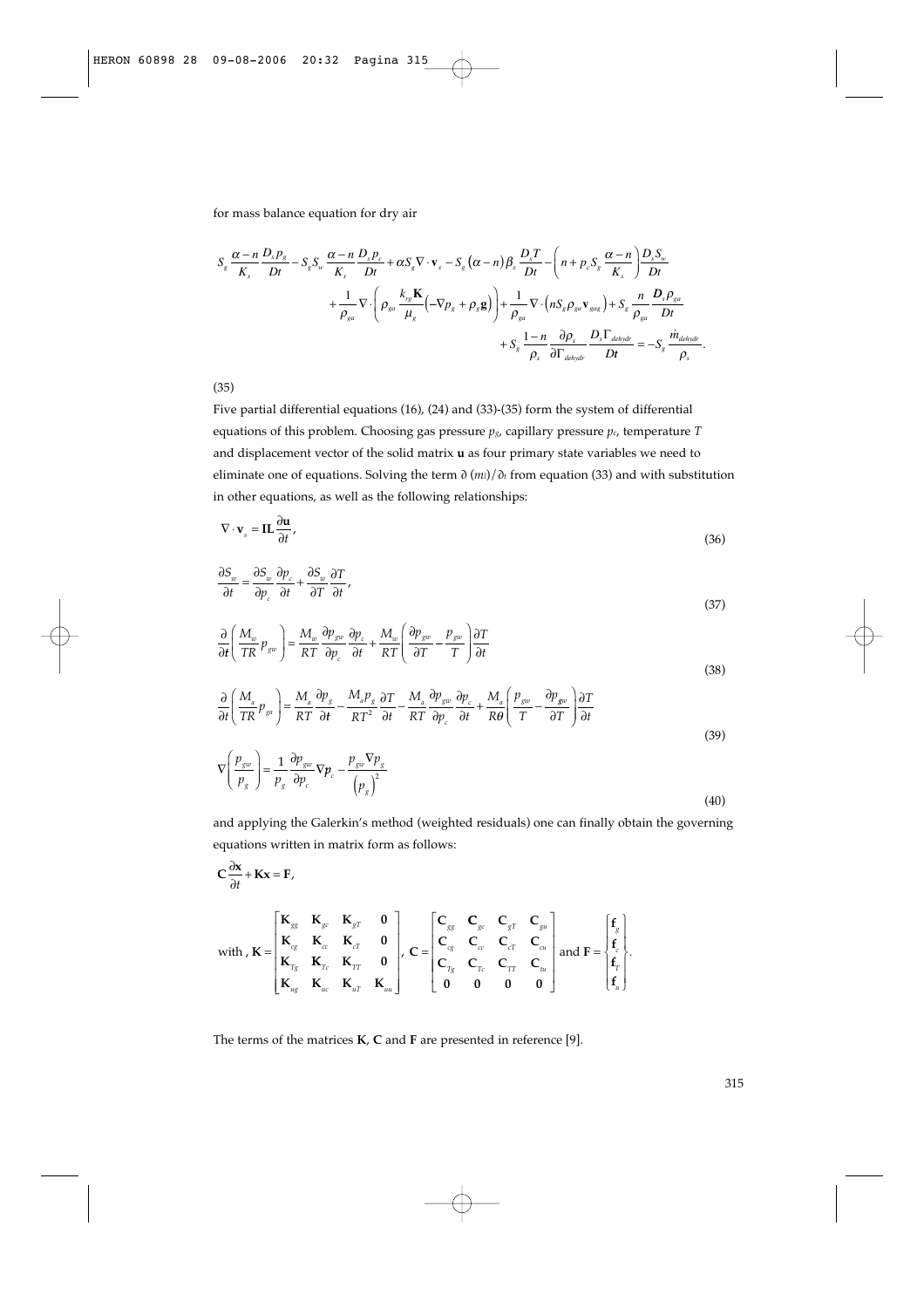### **4 Staggered analysis of the problem**

The coupled system of differential equations (41) can be solved numerically using the generalized method also known as the generalized midpoint role. In the model the transport phenomenon are coupled with the mechanical behaviour in staggered way. It is stated that the coupling terms, **C***gu*, **C***cu* and **C***Tu* have relatively small influence to the solutions and are negligible. Still the effect of mechanical properties can be taken into account on the transport phenomena by an update of the transport parameters such as the permeability on the basic of the results of the previous steps in terms of mechanical stresses, strains and internal state variables such as cracks. This kind of coupling or staggered approach bring about some advantages. First of all the numerical stability of the analysis will be improved. For instance the transport phenomenon can be calculated using different elements than the mechanical behaviour. Second and as consequence of the first advantage the calculation time will be obviously decreased. Finally it will be possible to study the results easier and with more insight. The influence of parameters involved within this problem will be more obvious. The objective is to couple the results obtained solving the transport phenomenon to already available and most sophisticated mechanical FEM models.

Up to now, calculations were performed of the coupled transport phenomena. Coupling to the mechanical behaviour is foreseen for 2005-2006.

## **5 Analysis of the numerical results**

The coupled system of differential equation (41) describing only the transport phenomenon was solved numerically using the computer programme FEMLAB, an interactive environment to model single and coupled phenomenon based on partial differential equations. As a first attempt, the approach by Majorana et al [8], setting C*w*=0 was followed. A one-dimensional example has been solved which deals with a concrete wall of 40 cm thickness. The initial conditions applied in this example at time instant  $t=0$  are  $p_g = p_g o$ ,  $p_c = p_c o$ ,  $T=T_0$ . The Dirichlet boundary conditions are  $p_g = p_g0$  on  $\Gamma_g$ ,  $p_g = p_g0$  on  $\Gamma_g$ ,  $T = T_0$  on  $\Gamma_f$ , and the Neumann boundary conditions are for the water flux (free water and vapour water) *qw*+*qgw*=β*c*(ρ*gw*-ρ*gw∞*) on Γ*w*, for the gas flux *qga*=*0* on <sup>Γ</sup>*g*, for the heat transfer *qT*=<sup>α</sup>*c*(*T-T*∞) on Γ*T*. This wall has been subjected to transient heating from one side shown in Figure 3: (left). This Figure shows that temperature increases within very short time up to 1000 ˚C. at the other side the temperature is kept constant at *T<sub>0</sub>*=20 °C. The main characteristic parameters of the material employed in the calculations are chosen from reference [6].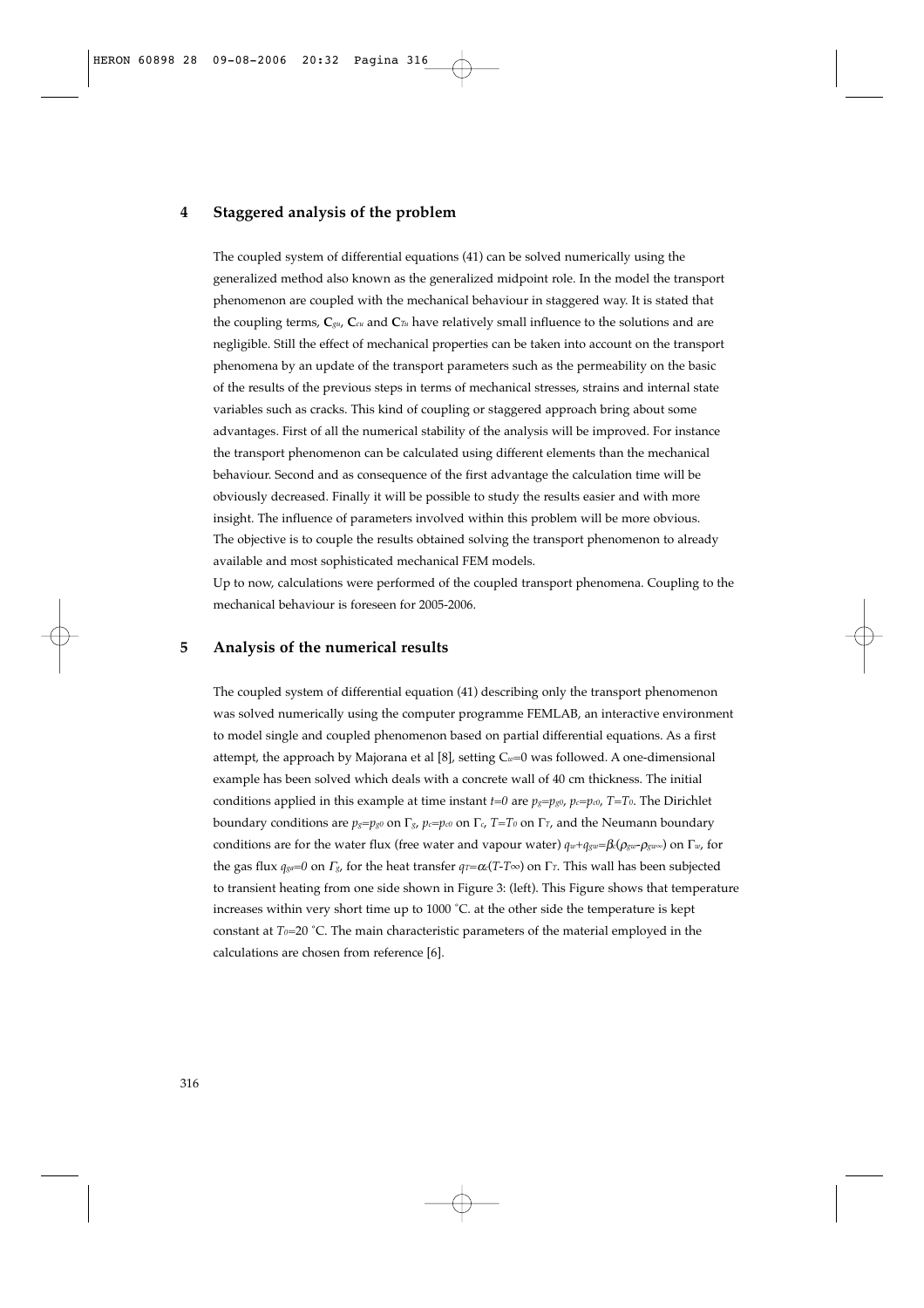

*Figure 3. Imposed temperature (left) and temperature of the concrete wall after 26 minutes (right)*

The problem is solved for two cases of different initial saturation degrees 55% and 93%. Figure 3: (right) shows the temperature in the concrete wall after about 26 minutes. This figure shows that during this time the initial temperature of the wall has changed with the minimum temperature as initial temperature and the maximum temperature about 700 ˚C. One can see in this figure that the difference between the temperatures for two different initial saturation degrees is very small. That means that so far the initial saturation degree hasn't too much influence on the temperature.



*Figure 4. Saturation degree (left) and gas pressure in the concrete wall after 26 minutes (right)* 

The change of the saturation degree in the concrete wall is shown for both initial saturation degree in Figure 4: (left). This figure shows that the change of the saturation degree especially in the case of concrete with low initial saturation degree is considerable high. This change is even in contrast to temperature perceptible deep inside the concrete wall about 34 centimetre. One can see in Figure 4: (right) that the gas pressure is also changed as deep inside the wall as saturation degree.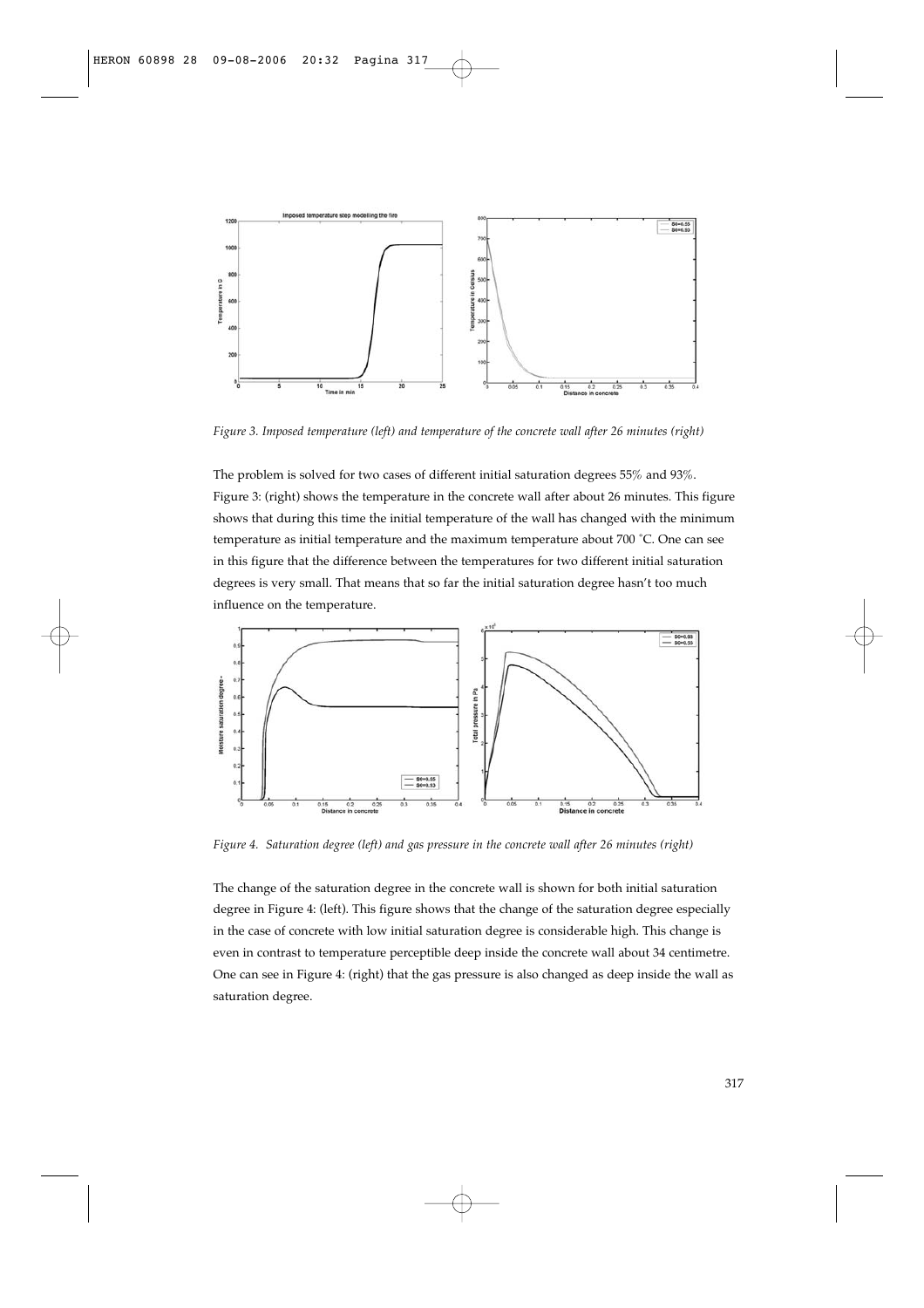## **6 Ongoing and future research**

Validation of the model is the main part of this ongoing research. Previous to the validation, the material parameters will be improved and the staggered coupling of the transport phenomenon with the mechanical behaviour needs to be realised. In our ongoing and future work, we are focusing on the following challenges:

- Improving the material parameters and further implementation in FEMLAB;
- Coupling of the transport phenomenon calculated by FEMLAB with an FEM programme able to calculate the mechanical behaviour, for example DIANA;
- Comparison of the results of the final so-called staggered analysed system with the results of the other numerical programs such as HITECOSP [3], able to model the spalling of concrete;
- Validation of the results using the experimental results.

## **7 Conclusions**

The phenomenon spalling of concrete at elevated temperatures was studied. Five manifestations of spalling of concrete were introduced. These are violent spalling, sloughing-off spalling, corner spalling, explosive spalling and post-cooling spalling. The mechanisms which lead to spalling have been explained. Pore pressure, thermal gradient, different thermal expansion between aggregate and cement paste, different thermal expansion between concrete and reinforcement bars and the change of the material properties due to temperature are the main factors influencing the spalling.

To analyse the phenomenon of concrete spalling a fully coupled multi-phase hydro-thermalmechanical model was introduced, based on the existing hitecosp model [3]. Concrete was modelled as a three-phase porous material at high temperature. The three phases within this model are solid phase, liquid phase and gas phase. Phase changes are taken into account. The constitutive relationships and the thermodynamic state equations describing the real behaviour of concrete were discussed. The governing equations that describe the behaviour of concrete as a three-phase porous material at high temperatures are presented. These equations were found by full integration of the mass, energy and momentum balance equations. The final form of the governing equations, choosing gas pressure  $p_g$ , capillary pressure *pc*, temperature *T* and displacement vector of the solid matrix u as primary state variables, were derived. The coupled system of differential equations describing only the transport phenomenon coupling three gas pressure  $p_{\alpha}$ , capillary pressure  $p_c$  and temperature *T* were solved using FEMLAB. A one-dimensional example has been solved which deals with a concrete wall exposed to a fast temperature rise up to 1000 ˚C. The temperature, saturation degree and gas pressure in the concrete wall have been presented for two different initial saturation degrees. These results are physically reasonable. It shows that inside concrete the